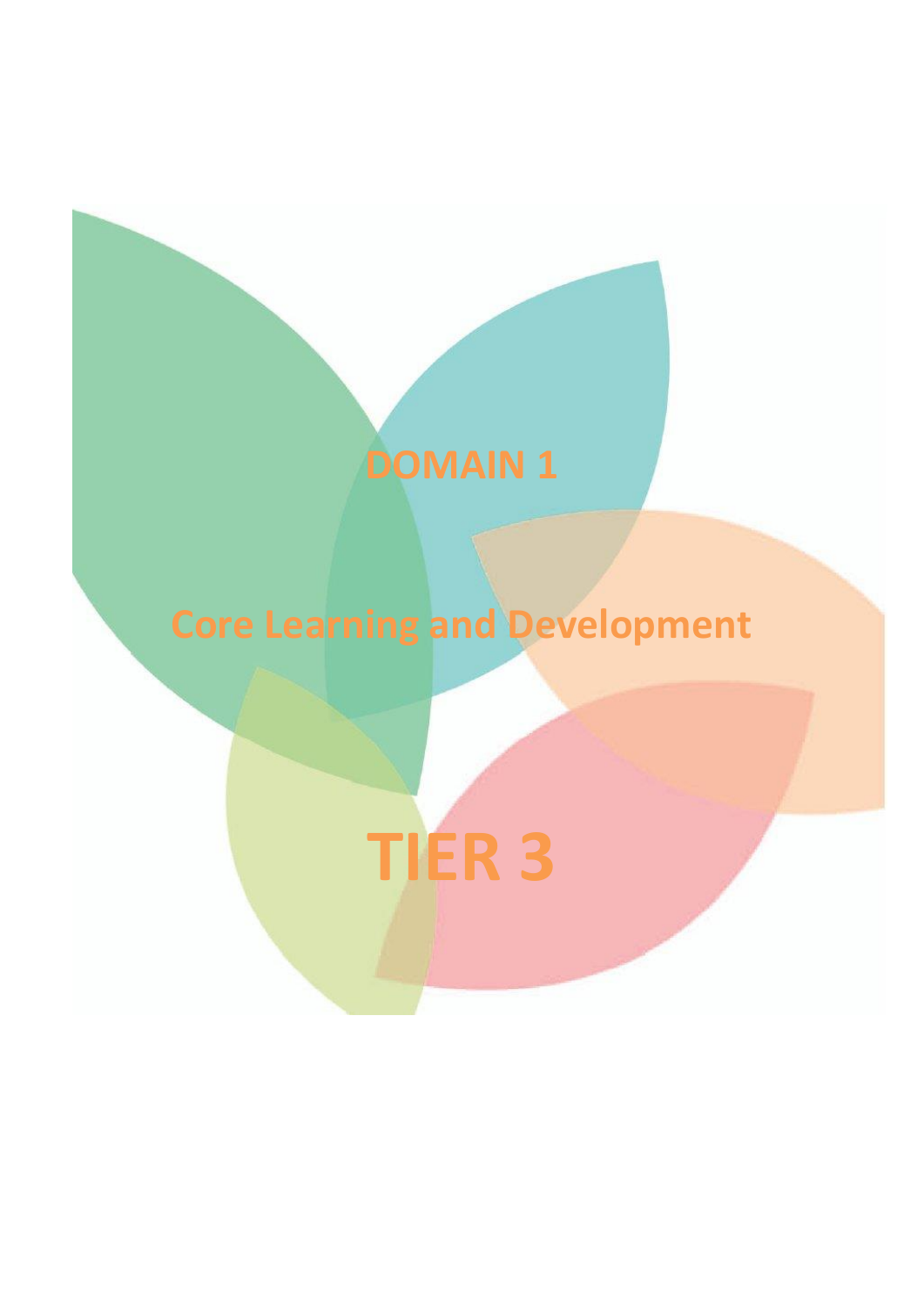# **Competence Areas – TIER 3**

| 1            | <b>Holistic Assessment and Diagnosis</b>        |  |
|--------------|-------------------------------------------------|--|
| $\mathbf{2}$ | <b>Management and Monitoring</b>                |  |
| 3            | Communication                                   |  |
| 4            | Patient Education and Enhancing Self-Management |  |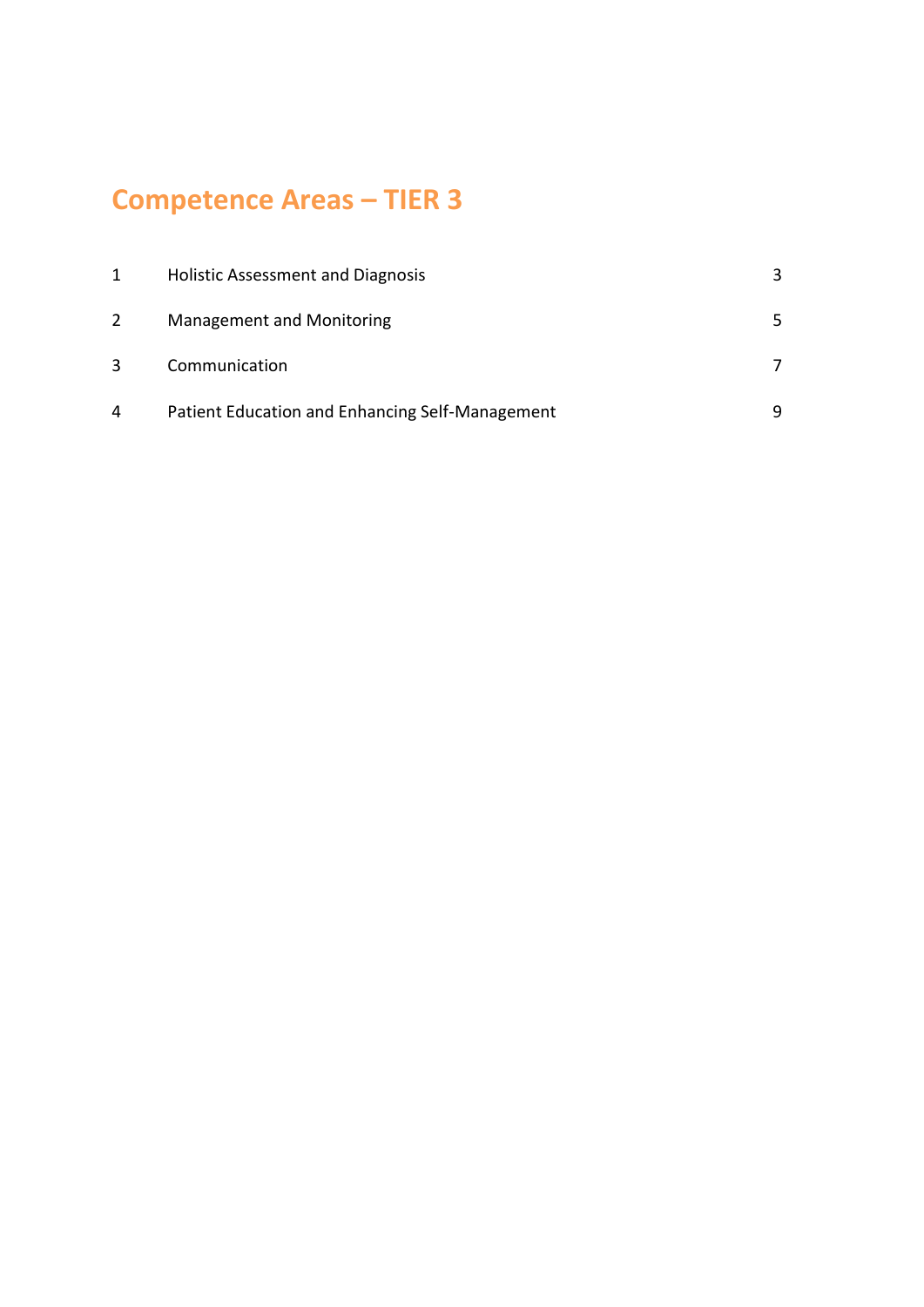# **1. Holistic Assessment and Diagnosis**

## **Competence statement:**

This competence refers to the knowledge, skills and attitudes required to assess (and diagnose) patients in acute and long term management of asthma, COPD and other respiratory conditions

## **Rating Scale: 1 Needs a lot of development**

- **2 Needs some development**
- **3 Is well developed**

|                | <b>T3 Knowledge</b>                                                                | 1            | $\overline{2}$ | 3 |
|----------------|------------------------------------------------------------------------------------|--------------|----------------|---|
| $\mathbf{1}$   | Describe the pathophysiological effect of respiratory disease on body              |              |                |   |
|                | systems                                                                            |              |                |   |
| $\overline{2}$ | Critically evaluate strategies for assessment and early identification of          |              |                |   |
|                | disease                                                                            |              |                |   |
| 3              | Describe evidence base for respiratory assessment                                  |              |                |   |
| 4              | Describe theoretical frameworks and models for health assessment and               |              |                |   |
|                | physical examination for differential respiratory disease diagnosis and            |              |                |   |
|                | identification of patient/carer needs                                              |              |                |   |
| 5              | Explain relationship of assessment findings to disease pathology                   |              |                |   |
| 6              | Critically evaluate implications of respiratory disease on patients/carers/        |              |                |   |
|                | families including psychosocial, physical, spiritual and social impacts.           |              |                |   |
| $\overline{7}$ | Critically evaluate cost-effectiveness of tests, tools and investigations that     |              |                |   |
|                | inform the assessment and diagnostic processes                                     |              |                |   |
| 8              | Evaluate services provided by multiprofessionals and multi-agencies to             |              |                |   |
|                | ensure appropriate and timely referral                                             |              |                |   |
| 9              | Describe qualities and aspects of clinical and professional leadership             |              |                |   |
|                | 10 Describe the impact of government policy on development and delivery of         |              |                |   |
|                | respiratory services and care                                                      |              |                |   |
|                | 11 Evaluate methods to audit and improve quality of respiratory services and       |              |                |   |
|                | care                                                                               |              |                |   |
|                | 12 Critically evaluate the effectiveness of palliative care indicators outlined in |              |                |   |
|                | the End of Life Care Operating System (ELCOS) for the identification of            |              |                |   |
|                | palliative care needs                                                              |              |                |   |
|                |                                                                                    |              |                |   |
|                | <b>T3 Skills</b>                                                                   | $\mathbf{1}$ | $\overline{2}$ | 3 |
| $\mathbf{1}$   | Seek to influence and develop regional and organisational service strategies       |              |                |   |
|                | to promote early identification of disease                                         |              |                |   |
| $\overline{2}$ | Carry out skilled, comprehensive and focused health assessment and                 |              |                |   |
|                | physical examination using case management approach                                |              |                |   |
| 3              | Arrange use of appropriate investigations, tests and other tools in a cost-        |              |                |   |
|                | effective and timely manner                                                        |              |                |   |
| 4              | Organise and interpret assessment findings from multi-professionals/ multi-        |              |                |   |
|                | agencies                                                                           |              |                |   |
| 5              | Develop therapeutic relationship with patient/carer to identify individual         |              |                |   |
|                | needs and/or preferences                                                           |              |                |   |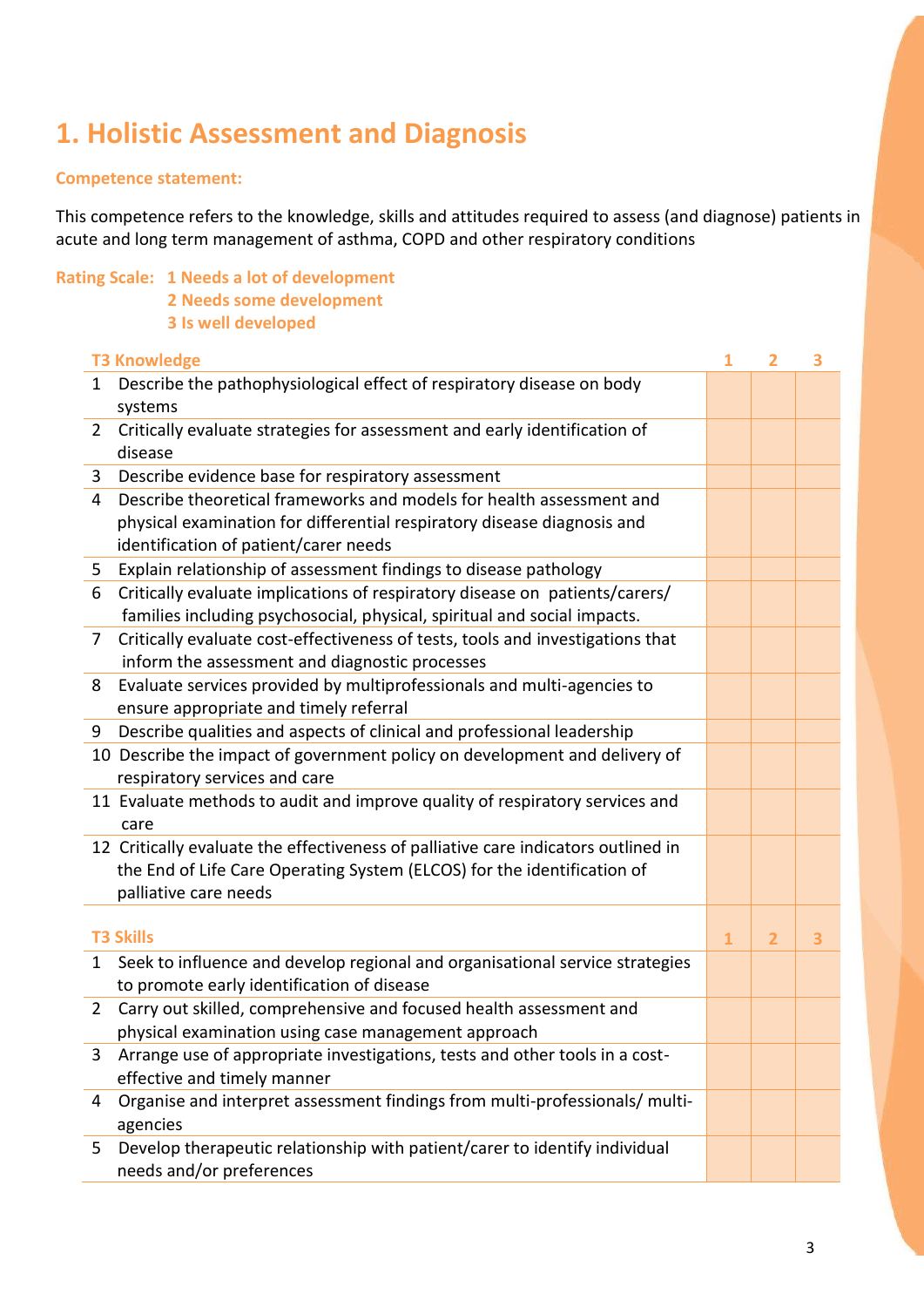| <b>T3 Skill (contd.)</b>                                                                                                                                              |  |  |
|-----------------------------------------------------------------------------------------------------------------------------------------------------------------------|--|--|
| A)Interpret complex information from assessments to inform ongoing<br>6<br>diagnostic and management processes                                                        |  |  |
| B)Interpret complex information from assessments to identify severity of<br>6<br>illness                                                                              |  |  |
| C) Interpret complex information from assessments to identify in patients<br>6<br>with the end-stage and terminal phases of respiratory illness                       |  |  |
| In partnership with relevant stakeholders, develop and evaluate strategic<br>7<br>service systems to support the assessment and diagnostic processes                  |  |  |
| Develop, sustain and evaluate collaborative work with others<br>8                                                                                                     |  |  |
| Develop organisational policies and procedures for best practice in<br>9<br>assessment and diagnostic process                                                         |  |  |
| 10 Develop pathways and protocols to facilitate seamless co-ordination of care<br>across the health sectors                                                           |  |  |
| 11 Use continuous quality improvement approach to identify gaps and develop<br>services that are evidenced based and meet organisational and government<br>priorities |  |  |
| 12 Lead and assist nurses to progress and consolidate their assessment and<br>diagnostic skills                                                                       |  |  |
| 13 Carry out training needs analysis of nurses and multi-professionals to<br>provide appropriate training                                                             |  |  |
| 14 Provide mentorship to nurses and multi-professionals in assessment and<br>diagnostic process                                                                       |  |  |

| <b>T3 Attitudes</b>                                                             |  |  |
|---------------------------------------------------------------------------------|--|--|
| 1 Provide clinical leadership to support work of nurses and multi-professionals |  |  |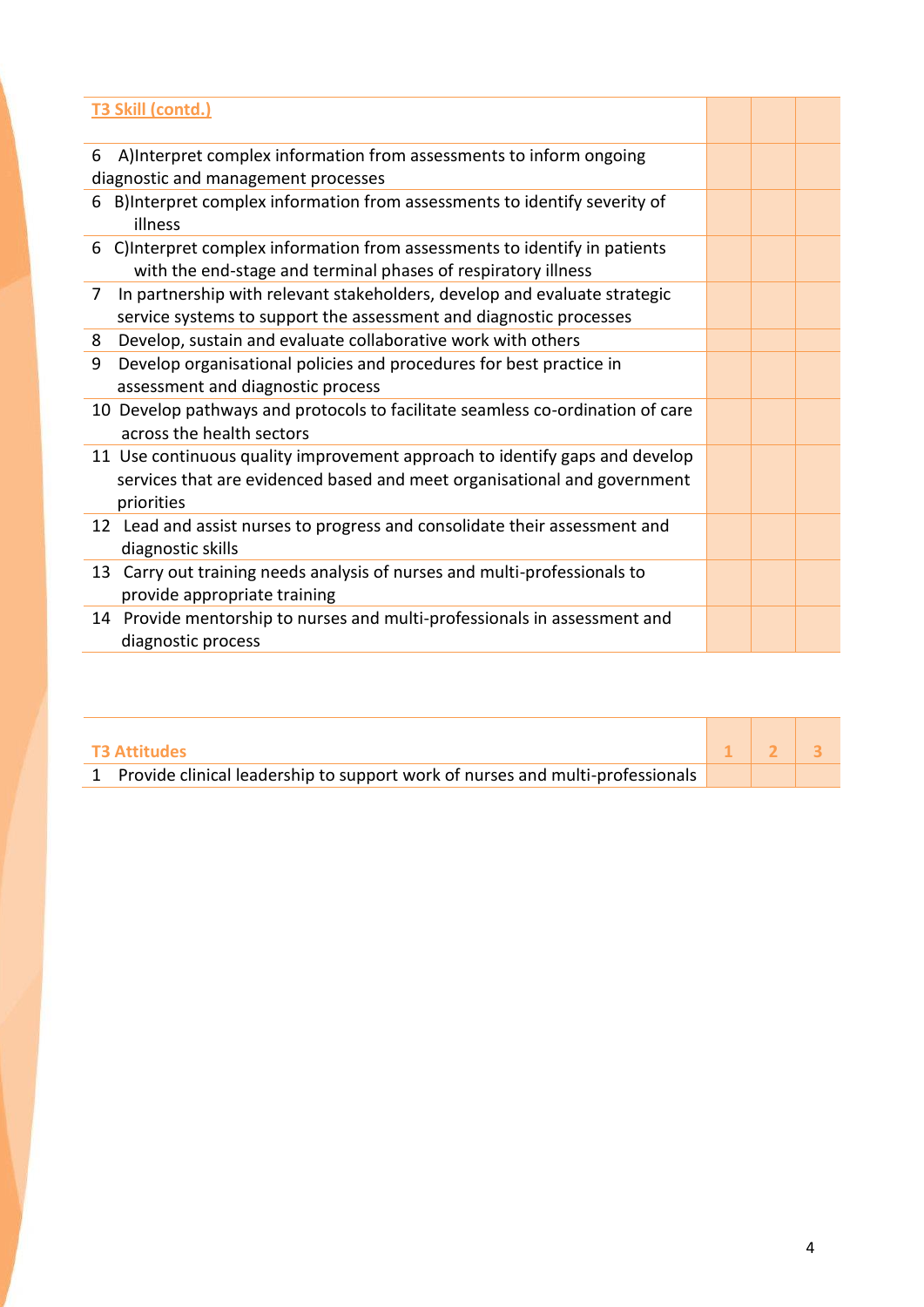# 2. Management and Monitoring

## **Competence statement:**

This competence refers to the knowledge, skills and attitudes required to plan, implement, monitor and evaluate care based on ongoing assessment in acute and long term management of asthma, COPD and other respiratory conditions

|                | <b>Rating Scale: 1 Needs a lot of development</b>                                               |              |                         |   |
|----------------|-------------------------------------------------------------------------------------------------|--------------|-------------------------|---|
|                | 2 Needs some development                                                                        |              |                         |   |
|                | 3 Is well developed                                                                             |              |                         |   |
|                | <b>T3 Knowledge</b>                                                                             | 1            | 2                       | 3 |
| $\mathbf{1}$   | Describe ways of advocating patient/carer wishes regarding                                      |              |                         |   |
|                | management and treatment options                                                                |              |                         |   |
| $\overline{2}$ | Critically evaluate effectiveness of treatment and management                                   |              |                         |   |
|                | options                                                                                         |              |                         |   |
| $\overline{3}$ | Critically analyse benefits to users, and organisation of approaches, to the                    |              |                         |   |
|                | operation and delivery of respiratory services across healthcare sectors                        |              |                         |   |
| 4              | Critically analyse palliative/supportive approaches to                                          |              |                         |   |
|                | management in individuals and groups                                                            |              |                         |   |
| 5              | Critically evaluate roles and services of available statutory/                                  |              |                         |   |
|                | independent and voluntary sectors in meeting identified needs                                   |              |                         |   |
| 6              | Identify stakeholders and resources necessary to the                                            |              |                         |   |
|                | organisation and delivery of services at local and regional level                               |              |                         |   |
| 7              | Evaluate ways of integrating government policy, organisational                                  |              |                         |   |
|                | priorities and best practice to provide high quality service to users                           |              |                         |   |
| 8              | Describe qualities and aspects of clinical and professional                                     |              |                         |   |
|                | leadership                                                                                      |              |                         |   |
| 9              | Evaluate methods to audit and improve quality of respiratory                                    |              |                         |   |
|                | services and care                                                                               |              |                         |   |
|                | <b>T3 Skills</b>                                                                                |              |                         |   |
|                |                                                                                                 | $\mathbf{1}$ | $\overline{\mathbf{2}}$ | 3 |
| 1              | Communicate and discuss with patients/carers the available                                      |              |                         |   |
|                | management options and services to meet their needs                                             |              |                         |   |
| $\overline{2}$ | Analyse and integrate complex findings from the range of                                        |              |                         |   |
|                | sources in assessment (and diagnosis) and patient/carer                                         |              |                         |   |
|                | preferences to prescribe effective interventions and formulate                                  |              |                         |   |
| 3              | an individualised management plan<br>Monitor and review effectiveness of patient individualised |              |                         |   |
|                | management plan and make adjustments or onward referral                                         |              |                         |   |
|                | to senior practitioner where necessary                                                          |              |                         |   |
| 4              | Initiate and co-ordinate timely palliative/supportive care for                                  |              |                         |   |
|                | patients/carers                                                                                 |              |                         |   |
| 5              | Work in partnership with relevant stakeholders to develop                                       |              |                         |   |
|                | respiratory services at strategic level                                                         |              |                         |   |
| 6              | Develop organisational policies and procedures for management                                   |              |                         |   |
|                | and monitoring of patients with respiratory care needs                                          |              |                         |   |
| 7              | Develop strategic pathways to facilitate the timely                                             |              |                         |   |
|                | implementation of a palliative/supportive care approach in                                      |              |                         |   |
|                | patients/carers                                                                                 |              |                         |   |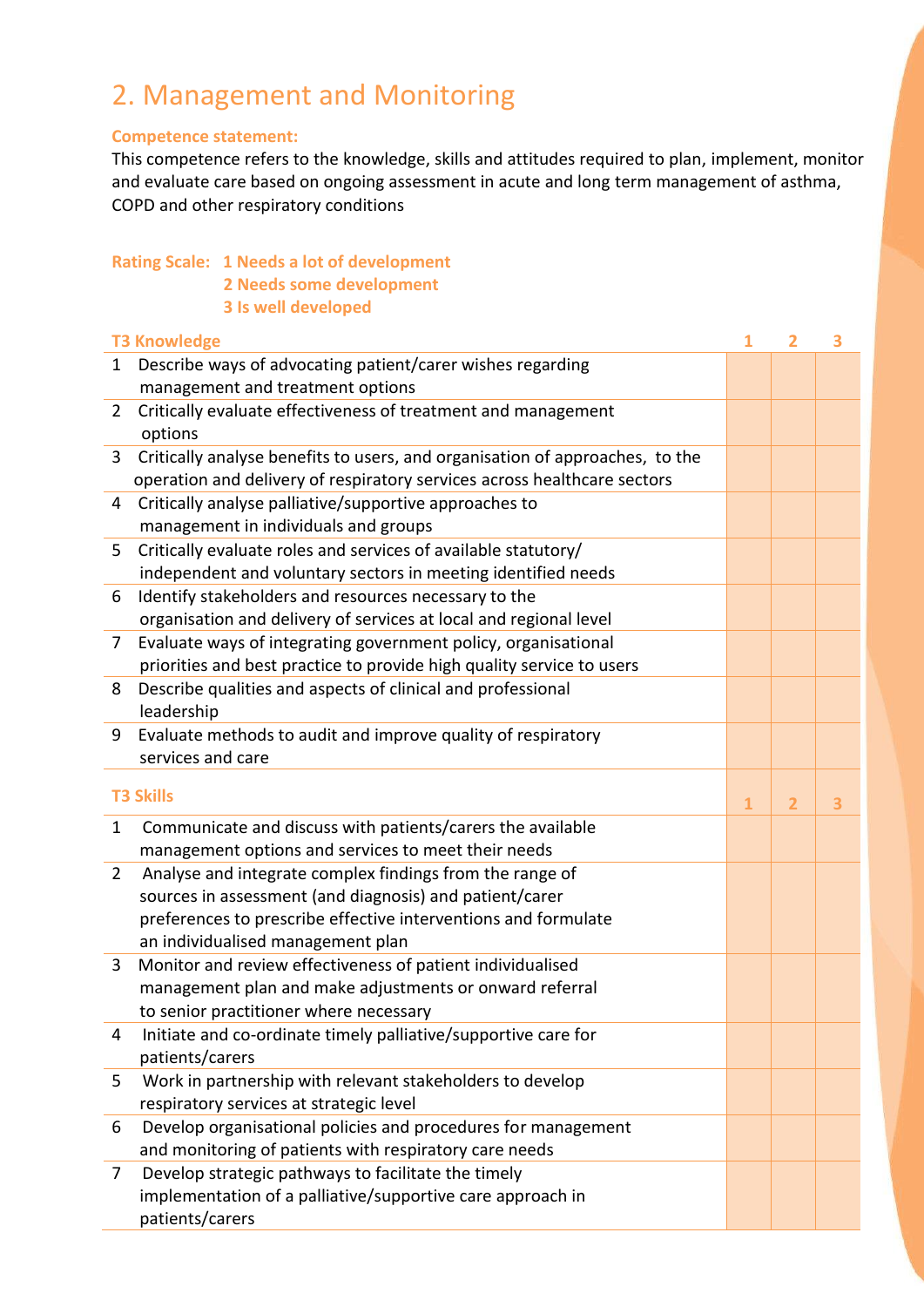## 2. Management and Monitoring

## **Competence statement:**

.

This competence refers to the knowledge, skills and attitudes required to plan, implement, monitor and evaluate care based on ongoing assessment in acute and long term management of asthma, COPD and other respiratory conditions

|                | <b>Rating Scale: 1 Needs a lot of development</b>                       |              |                         |   |
|----------------|-------------------------------------------------------------------------|--------------|-------------------------|---|
|                | 2 Needs some development                                                |              |                         |   |
|                | 3 Is well developed                                                     |              |                         |   |
|                | <b>T3 Knowledge</b>                                                     | 1            | $\overline{2}$          | 3 |
| $\mathbf{1}$   | Describe ways of advocating patient/carer wishes regarding              |              |                         |   |
|                | management and treatment options                                        |              |                         |   |
| $\overline{2}$ | Critically evaluate effectiveness of treatment and management           |              |                         |   |
|                | options                                                                 |              |                         |   |
| 3              | Critically analyse benefits to users and organisation of                |              |                         |   |
|                | approaches to the operation and delivery of respiratory services        |              |                         |   |
|                | across healthcare sectors                                               |              |                         |   |
| 4              | Critically analyse palliative/supportive approaches to                  |              |                         |   |
|                | management in individuals and groups                                    |              |                         |   |
| 5              | Critically evaluate roles and services of available statutory/          |              |                         |   |
|                | independent and voluntary sectors in meeting identified needs           |              |                         |   |
| 6              | Identify stakeholders and resources necessary to the                    |              |                         |   |
|                | organisation and delivery of services at local and regional level       |              |                         |   |
| $\overline{7}$ | Evaluate ways of integrating government policy, organisational          |              |                         |   |
|                | priorities and best practice to provide high quality service to users   |              |                         |   |
| 8              | Describe qualities and aspects of clinical and professional             |              |                         |   |
|                | leadership                                                              |              |                         |   |
| 9              | Evaluate methods to audit and improve quality of respiratory            |              |                         |   |
|                | services and care                                                       |              |                         |   |
|                | <b>T3 Skills</b>                                                        | $\mathbf{1}$ | $\overline{\mathbf{2}}$ | 3 |
| $\mathbf{1}$   | Communicate and discuss with patients/carers the available              |              |                         |   |
|                | management options and services to meet their needs                     |              |                         |   |
| $2^{\circ}$    | Analyse and integrate complex findings from the range of                |              |                         |   |
|                | sources in assessment (and diagnosis) and patient/carer                 |              |                         |   |
|                | preferences to prescribe effective interventions and formulate          |              |                         |   |
|                | an individualised management plan                                       |              |                         |   |
| 3              | Monitor and review effectiveness of patient individualised              |              |                         |   |
|                | management plan and make adjustments or onward referral                 |              |                         |   |
|                | to senior practitioner where necessary                                  |              |                         |   |
| 4              | Initiate and co-ordinate timely palliative/supportive care for          |              |                         |   |
|                | patients/carers                                                         |              |                         |   |
| 5              | Work in partnership with relevant stakeholders to develop               |              |                         |   |
|                | respiratory services at strategic level                                 |              |                         |   |
| 6              | Develop organisational policies and procedures for management           |              |                         |   |
|                | and monitoring of patients with respiratory care needs                  |              |                         |   |
| $\overline{7}$ | Develop strategic pathways to facilitate the timely implementation of a |              |                         |   |
|                | palliative/ supportive care approach in patients/carers                 |              |                         |   |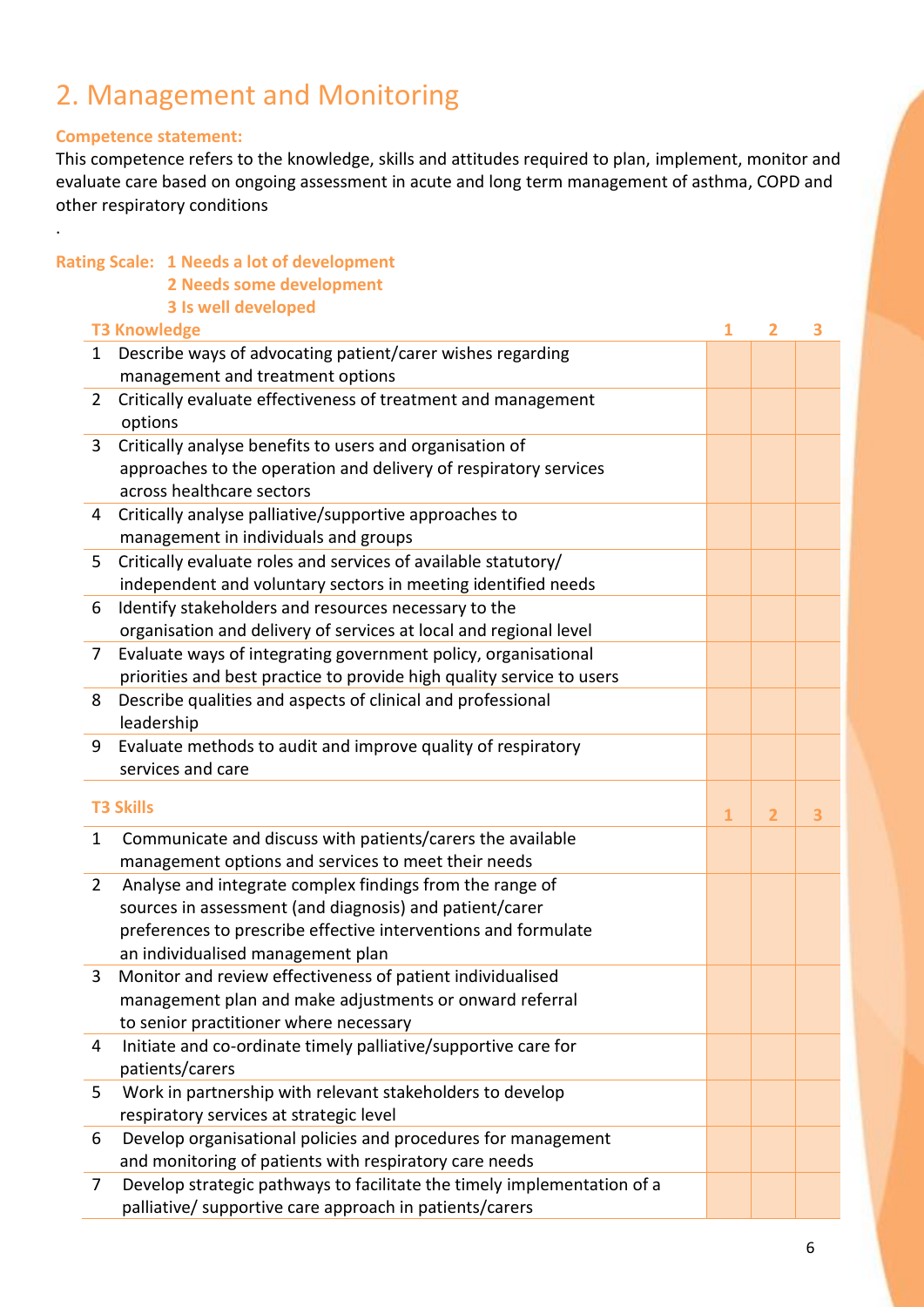# 2. Management and Monitoring

## **T3 Skills (contd.)**

|                |                                                                                                                                                                                                                                                                           | 1              | $\overline{2}$ | 3 |
|----------------|---------------------------------------------------------------------------------------------------------------------------------------------------------------------------------------------------------------------------------------------------------------------------|----------------|----------------|---|
| 8              | Use continuous quality improvement approach to identify gaps<br>in service and to develop, co-ordinate and evaluate systems for<br>the organisation and delivery of respiratory services which are<br>evidence based and meet organisational and government<br>priorities |                |                |   |
| 9              | Manage and co-ordinate core caseload which achieves the best<br>possible outcomes for patient/carer and organisation using case<br>management approach                                                                                                                    |                |                |   |
|                | 10 Develop with primary, secondary and community healthcare<br>teams pathways and protocols to facilitate seamless care                                                                                                                                                   |                |                |   |
|                | 11 Develop risk management plans to support individuals'<br>independence and daily living within their own home                                                                                                                                                           |                |                |   |
|                | 12 Lead and assist nurses to progress and consolidate their<br>management and monitoring skills                                                                                                                                                                           |                |                |   |
|                | 13 Carry out training needs analysis of nurses and<br>multi- professionals to provide appropriate training                                                                                                                                                                |                |                |   |
|                | 14 Provide mentorship to nurses and multi-professionals in<br>management and monitoring of patients/carers                                                                                                                                                                |                |                |   |
|                | <b>T3 Attitudes</b>                                                                                                                                                                                                                                                       | $\overline{1}$ | $\overline{2}$ | 3 |
| 1              | Show motivation and commitment to develop services                                                                                                                                                                                                                        |                |                |   |
| $\overline{2}$ | Show willingness to provide clinical leadership to support work<br>of nurses and other health professionals                                                                                                                                                               |                |                |   |
| 3              | Value user and other stakeholder involvement in the<br>development of services                                                                                                                                                                                            |                |                |   |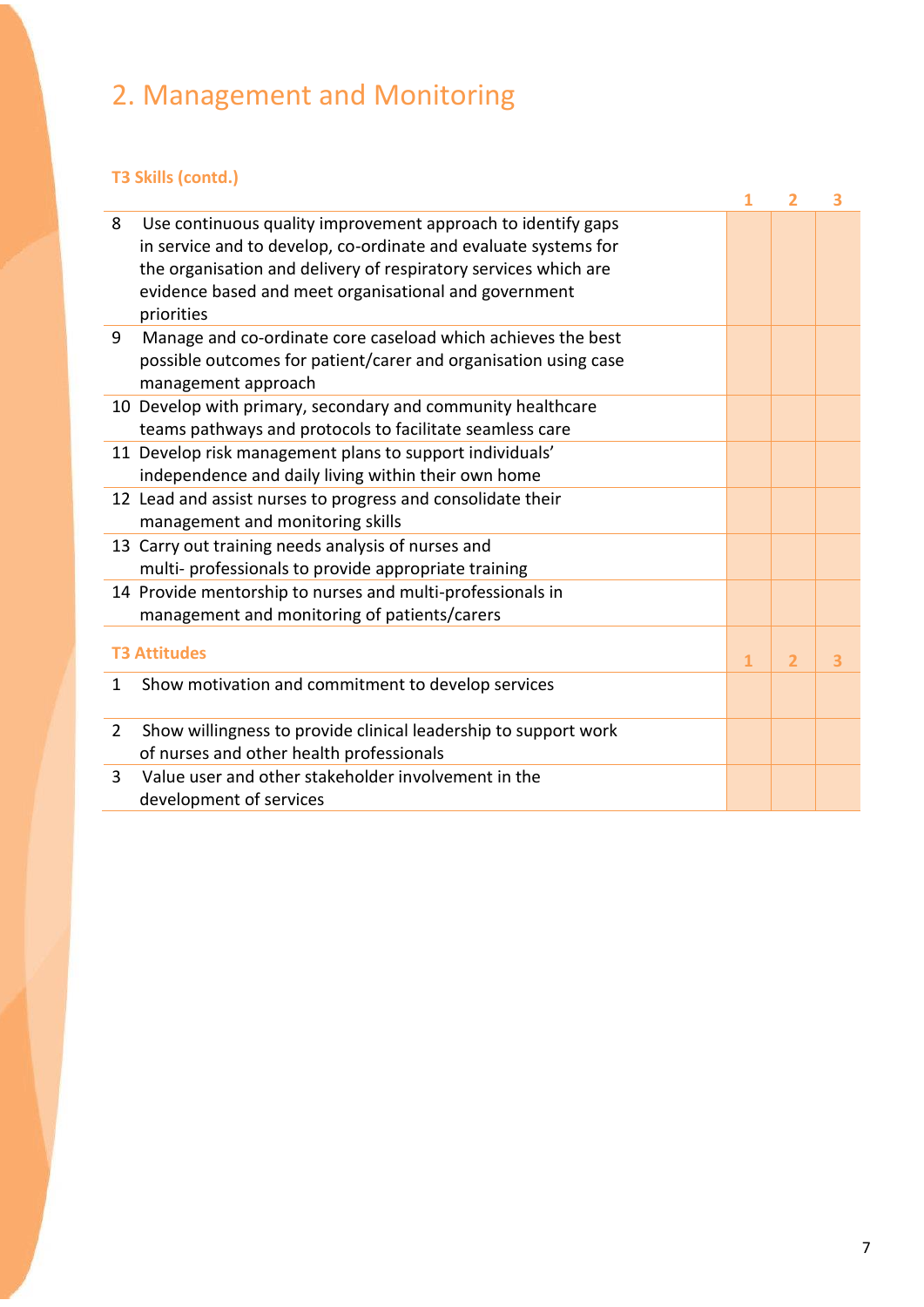## 3. Communication

## **Competence statement:**

This competence refers to the knowledge, skills and attitudes required to communicate effectively in assessment and management of acute exacerbations of COPD and asthma and long term management of COPD , asthma and other respiratory conditions.

- **Rating Scale: 1 Needs a lot of development 2 Needs some development**
	- **3 Is well developed**

|                | <b>T3 Knowledge</b>                                                                                                                                                                                            | $\overline{\mathbf{1}}$ | $\overline{2}$ | 3 |
|----------------|----------------------------------------------------------------------------------------------------------------------------------------------------------------------------------------------------------------|-------------------------|----------------|---|
| 1              | Evaluate ways of disseminating and integrating research ino<br>professional practice                                                                                                                           |                         |                |   |
| $\overline{2}$ | Describe qualities and approaches to effective clinical and<br>professional leadership                                                                                                                         |                         |                |   |
| 3              | Evaluate approaches to building a therapeutic relationship with<br>patient/carer                                                                                                                               |                         |                |   |
| 4              | Evaluate communication approaches to discussing sensitive<br>issues such as supportive/palliative care with patient/carer                                                                                      |                         |                |   |
| 5              | Identify ways of including service users and other stakeholders<br>in planning of services                                                                                                                     |                         |                |   |
|                | <b>T3 Skills</b>                                                                                                                                                                                               | $\mathbf{1}$            | $\overline{2}$ | 3 |
| 1              | Set up, contribute to and evaluate respiratory care support<br>networks for patients                                                                                                                           |                         |                |   |
| $\overline{2}$ | Negotiate with relevant stakeholders to develop, implement and evaluate<br>strategic systems for effective communication within and between multi-<br>professional teams, organisations and healthcare sectors |                         |                |   |
| 3              | Identify and collate health data for employers to inform<br>healthcare provision and policy                                                                                                                    |                         |                |   |
| 4              | Provide clinical supervision and mentorship to nurses, students<br>and other health professionals to progress and consolidate<br>knowledge and skills                                                          |                         |                |   |
| 5              | Seek opportunities to develop a culture of learning and<br>development in respiratory care                                                                                                                     |                         |                |   |
| 6              | Initiate and manage practice developments for nursing and respiratory care<br>taking account of relevant research, clinical guidelines and policy                                                              |                         |                |   |
| 7              | Develop therapeutic relationship with patient/carer                                                                                                                                                            |                         |                |   |
| 8              | Act as advocate representing patient/carer interests in<br>ongoing assessment and management                                                                                                                   |                         |                |   |
| 9              | Develop partnerships with multi-professional colleagues within<br>organisation and other sectors to promote high quality, seamless<br>respiratory care                                                         |                         |                |   |
|                | 10 Identify and lead research investigations into relevant areas of<br>respiratory care                                                                                                                        |                         |                |   |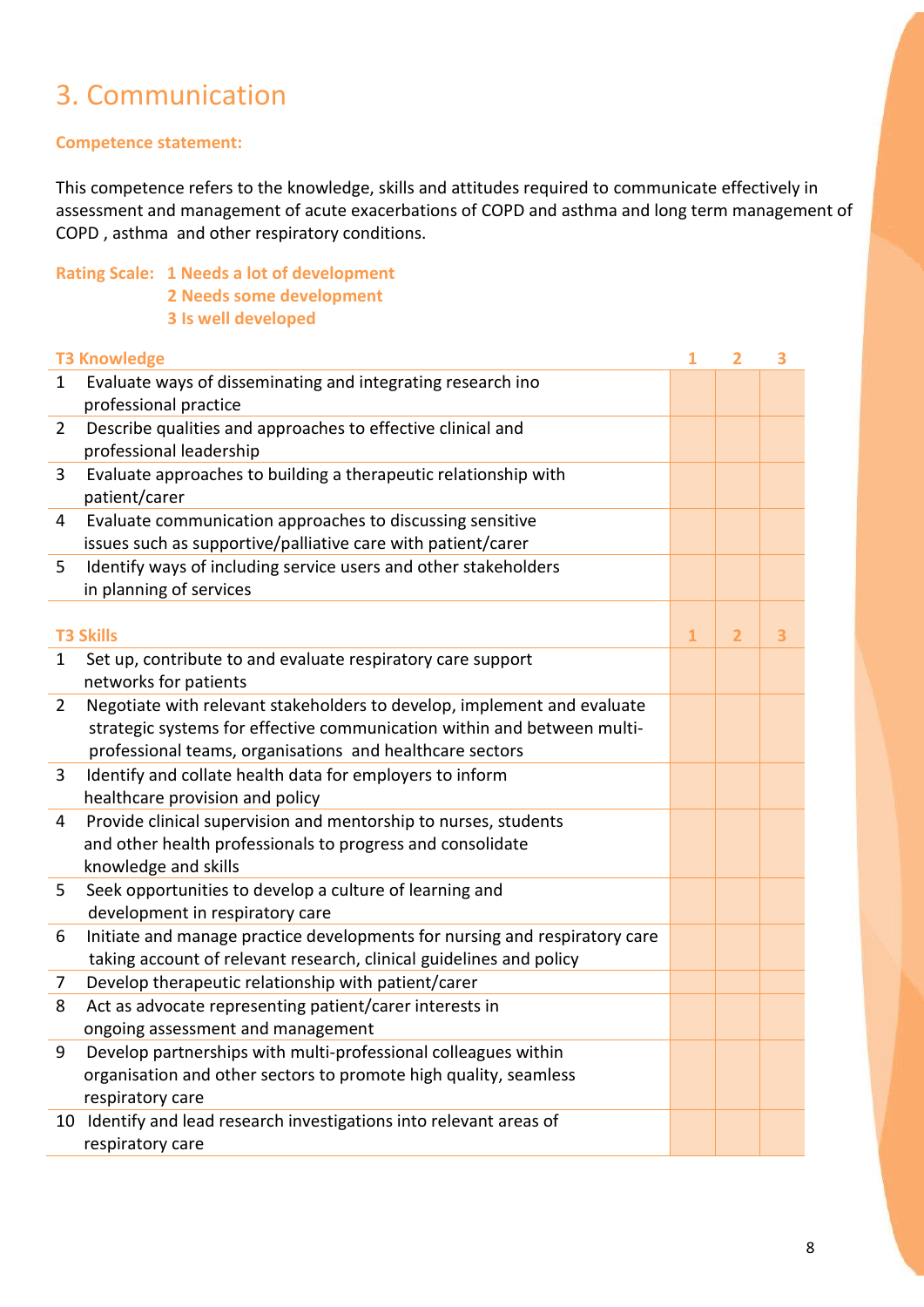# 3. Communication

| T3 Skills (contd.)                                                                       |  |                | 3 |
|------------------------------------------------------------------------------------------|--|----------------|---|
| 11 Develop systems to disseminate research, clinical guidelines                          |  |                |   |
| and government policy to nurses and other health professionals                           |  |                |   |
| 12 Negotiate at strategic level for resources to maximise quality                        |  |                |   |
| of respiratory care for individuals or groups                                            |  |                |   |
| 13 Seek opportunities to influence strategic decision making                             |  |                |   |
| regarding respiratory services and care                                                  |  |                |   |
| 14 Provide sensitive information to patients/carers, selecting and                       |  |                |   |
| using the most appropriate communication skills                                          |  |                |   |
|                                                                                          |  |                |   |
| <b>T3 Attitudes</b>                                                                      |  | $\overline{2}$ |   |
| Show willingness to provide clinical leadership to support work<br>1.                    |  |                |   |
| of nurses and other health professionals                                                 |  |                |   |
| Value sharing of information to promote high quality healthcare<br>$\mathbf{2}^{\prime}$ |  |                |   |
| for patients                                                                             |  |                |   |
| Respect contribution of nurses, multiprofessionals and<br>3                              |  |                |   |
| multi-agencies to health and well-being of individuals and groups                        |  |                |   |
| Show motivation and commitment to develop services<br>4                                  |  |                |   |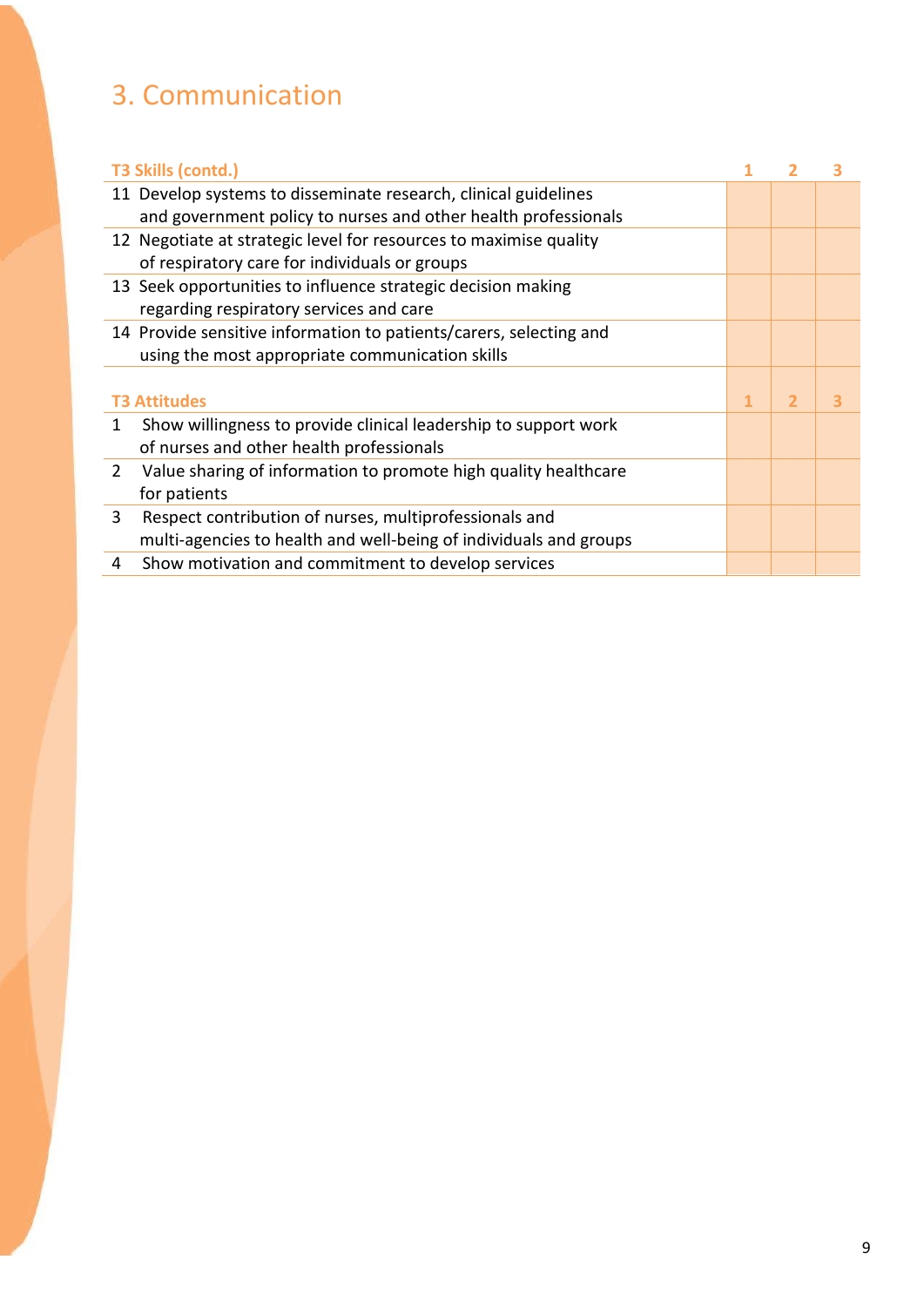# 4. Patient Education and Enhancing Self-Management

## **Competence statement:**

This competence refers to the knowledge, skills and attitudes required to provide patient education and support patient self-management in acute and long term management of COPD, asthma and other respiratory conditions.

|                | <b>Rating Scale: 1 Needs a lot of development</b>                              |              |                |   |
|----------------|--------------------------------------------------------------------------------|--------------|----------------|---|
|                | 2 Needs some development                                                       |              |                |   |
|                | 3 Is well developed                                                            |              |                |   |
|                | <b>T3 Knowledge</b>                                                            | 1            | $\overline{2}$ | 3 |
| $\mathbf{1}$   | Critically evaluate the evidence base for approaches to                        |              |                |   |
|                | self-management                                                                |              |                |   |
| $\overline{2}$ | Evaluate ways of helping patient/carer understand                              |              |                |   |
|                | palliative/supportive approach to self-management                              |              |                |   |
| 3              | Explain impact of power of attorney, statutory and non-statutory               |              |                |   |
|                | policy, formal and informal methods of expressing wishes -                     |              |                |   |
|                | including living wills - on patient/carer self-management                      |              |                |   |
| $\overline{4}$ | Evaluate the range of services that may promote health and                     |              |                |   |
|                | well-being in individuals or groups                                            |              |                |   |
| 5              | Describe range of approaches to teaching and education of                      |              |                |   |
|                | individuals and groups                                                         |              |                |   |
| 6              | Evaluate individual learning styles and factors influencing                    |              |                |   |
|                | effective self-management for patient/carer                                    |              |                |   |
| $\overline{7}$ | Evaluate ways of empowering patients to improve their                          |              |                |   |
|                | self-management skills                                                         |              |                |   |
| 8              | Describe ways of creating a culture of learning and appropriate                |              |                |   |
|                | information giving for individuals or groups                                   |              |                |   |
|                | <b>T3 Skills</b>                                                               | $\mathbf{1}$ | $\overline{2}$ | 3 |
| $\mathbf{1}$   | In partnership with relevant stakeholders across healthcare sectors, initiate, |              |                |   |
|                | develop and evaluate ongoing effectiveness of policies and procedures for      |              |                |   |
|                | provision of consistent education and self-management for patient/carer        |              |                |   |
| $\overline{2}$ | Seek opportunities to develop and evaluate ongoing effectiveness               |              |                |   |
|                | of regional and/or organisational strategies designed to promote               |              |                |   |
|                | health and well-being in individuals and groups                                |              |                |   |
| 3              | Devise relevant literature/education materials to support patient              |              |                |   |
|                | self-management and health and well-being in individuals/groups                |              |                |   |
| 4              | Work in partnership with the patient/carer to empower them to make             |              |                |   |
|                | informed decisions regarding palliative/supportive care including preferred    |              |                |   |
|                | place of death                                                                 |              |                |   |
| 5              | Support and empower patient/carer to participate effectively                   |              |                |   |
|                | in decision making                                                             |              |                |   |
| 6              | Seek opportunities to develop culture of learning and                          |              |                |   |
|                | self-management for individuals and groups                                     |              |                |   |
| $\overline{7}$ | Regularly evaluate effectiveness of education and individualised               |              |                |   |
|                | self-management plans for caseload of patients                                 |              |                |   |